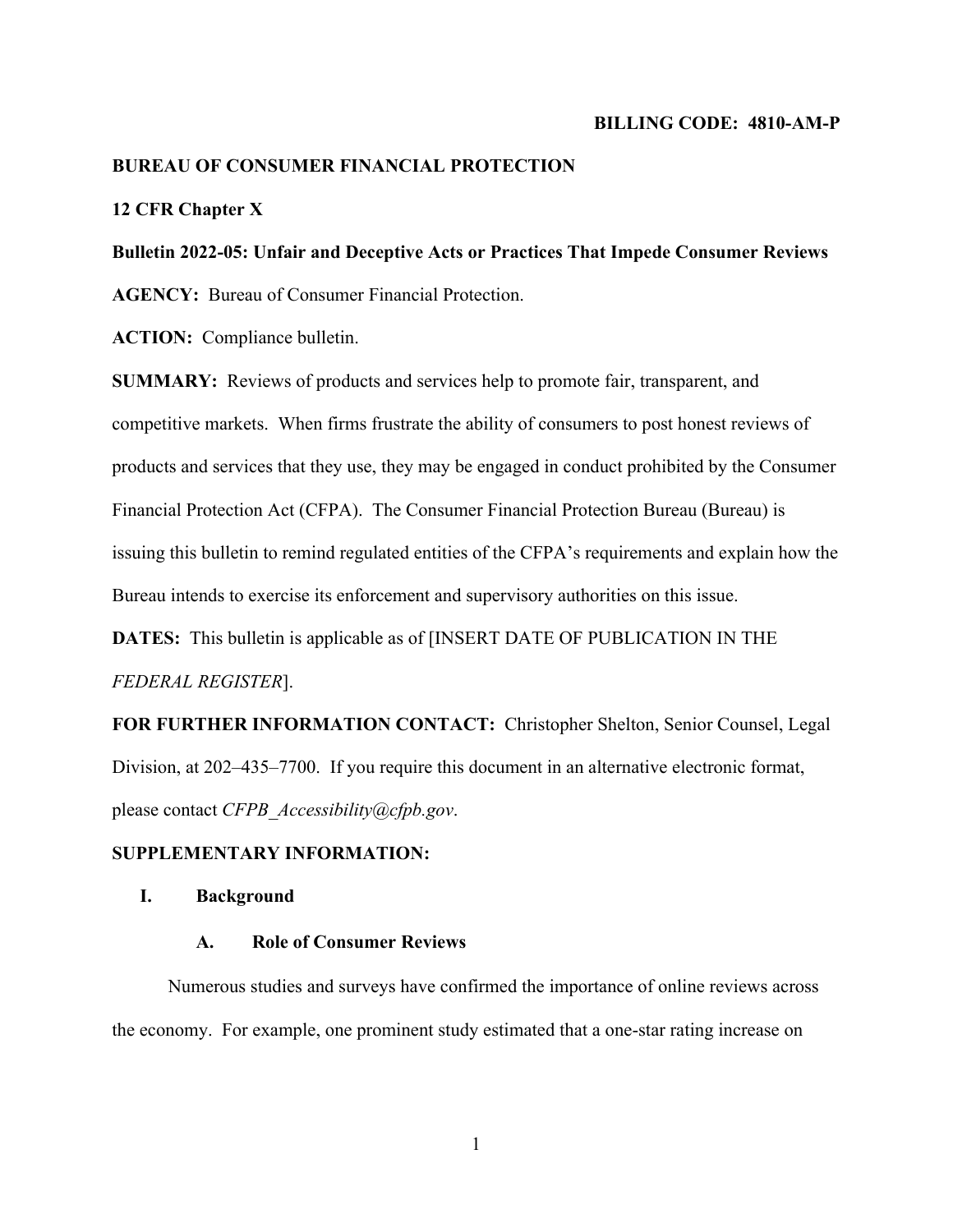Yelp.com translated to an increase of 5 to 9 percent in revenues for a restaurant.<sup>1</sup> Another study found that a one-point boost in a hotel's online ratings on travel sites is tied to an 11 percent jump in room rates, on average. $2$  To date, academic research has not focused specifically on markets for consumer financial products and services. But online reviews are also commonplace in many of those markets, and the Bureau expects them to play an increasing role in helping consumers choose between financial providers. This can create an incentive for dishonest market participants to attempt to manipulate the review process, rather than compete based on the value of their services, which can frustrate a competitive marketplace.

The Bureau notes that consumer reviews can be important to two groups of consumers: the consumers who read and rely upon reviews, as well as the consumers who take the time to express their viewpoints by writing them in the first place. Of course, these groups can be overlapping. Firms that interfere with consumer reviews can harm both of these groups.

#### **B. Public Policy Regarding Consumer Reviews**

Congress unanimously enacted the Consumer Review Fairness Act in 2016, in response to abuses by companies that restricted consumer reviews.<sup>3</sup> As the legislative history of the statute explains, the "wide availability" of consumer reviews "has caused consumers to rely on them more heavily as credible indicators of product or service quality. In turn, businesses have sought to avoid negative reviews . . . through provisions of form contracts with consumers restricting such reviews. These provisions typically impose monetary or other penalties for

<sup>&</sup>lt;sup>1</sup> Michael Luca, *Reviews, Reputation, and Revenue: The Case of Yelp.com*, Harv. Bus. Sch. Working Paper No. 12-016, 14 (2016).

<sup>2</sup> Chris Anderson, *The Impact of Social Media on Lodging Performance*, 12(15) Cornell Hospitality Report 6, 11 (2012).

<sup>3</sup> Pub. L. 114-258, 130 Stat. 1355 (2016) (codified at 15 U.S.C. 45b).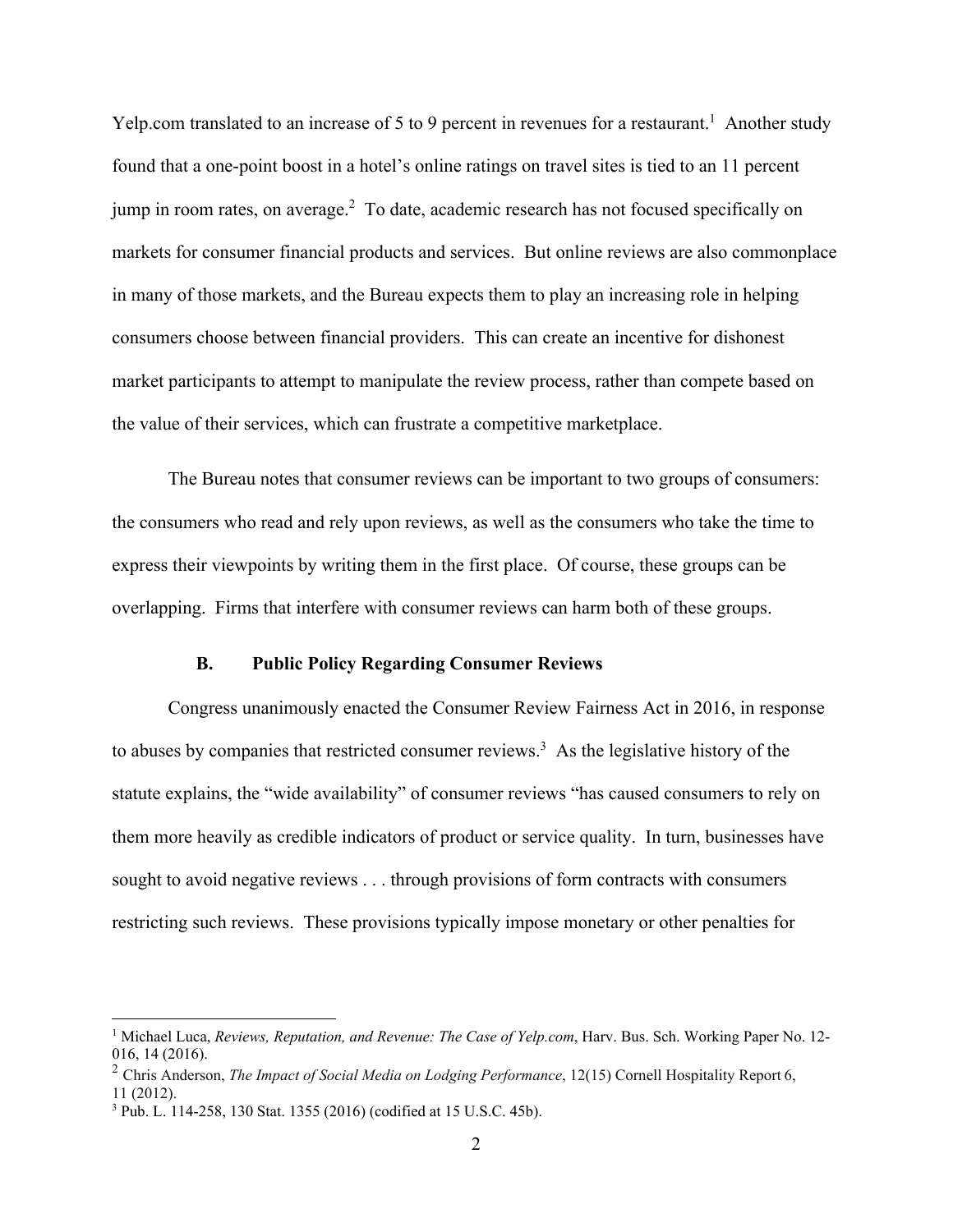publishing negative comments regarding the provider's services or products."4 The legislative history explains that these "gag clauses or non-disparagement clauses" are harmful to consumers.<sup>5</sup>

As discussed below, the Consumer Review Fairness Act protects "covered communications." A covered communication is defined as "a written, oral, or pictorial review, performance assessment of, or other similar analysis of, including by electronic means, the goods, services, or conduct of a person by an individual who is party to a form contract with respect to which such person is also a party."<sup>6</sup> For simplicity, this bulletin will refer to "covered communications" as consumer reviews.

Relatedly, a "form contract" is defined as a contract with standardized terms that is: "used by a person in the course of selling or leasing the person's goods or services;" and "imposed on an individual without a meaningful opportunity for such individual to negotiate the standardized terms."7

The Consumer Review Fairness Act provides, with limited exceptions, that "a provision of a form contract is *void from the inception of such contract*" if the provision:

- A. prohibits or restricts the ability of an individual who is a party to the form contract to engage in a covered communication;
- B. imposes a penalty or fee against an individual who is a party to the form contract for engaging in a covered communication; or

<sup>4</sup> H.R. Rep. No. 114-731, at 5 (2016).

<sup>5</sup> *Id.*

<sup>6</sup> 15 U.S.C. 45b(a)(2). The statute clarifies that the term "pictorial" includes pictures, photographs, video, illustrations, and symbols.  $15$  U.S.C.  $45b(a)(4)$ .

 $15$  U.S.C.  $45b(a)(3)(A)$ . However, the term "form contract" does not include an employer-employee or independent contractor contract. 15 U.S.C. 45b(a)(3)(B).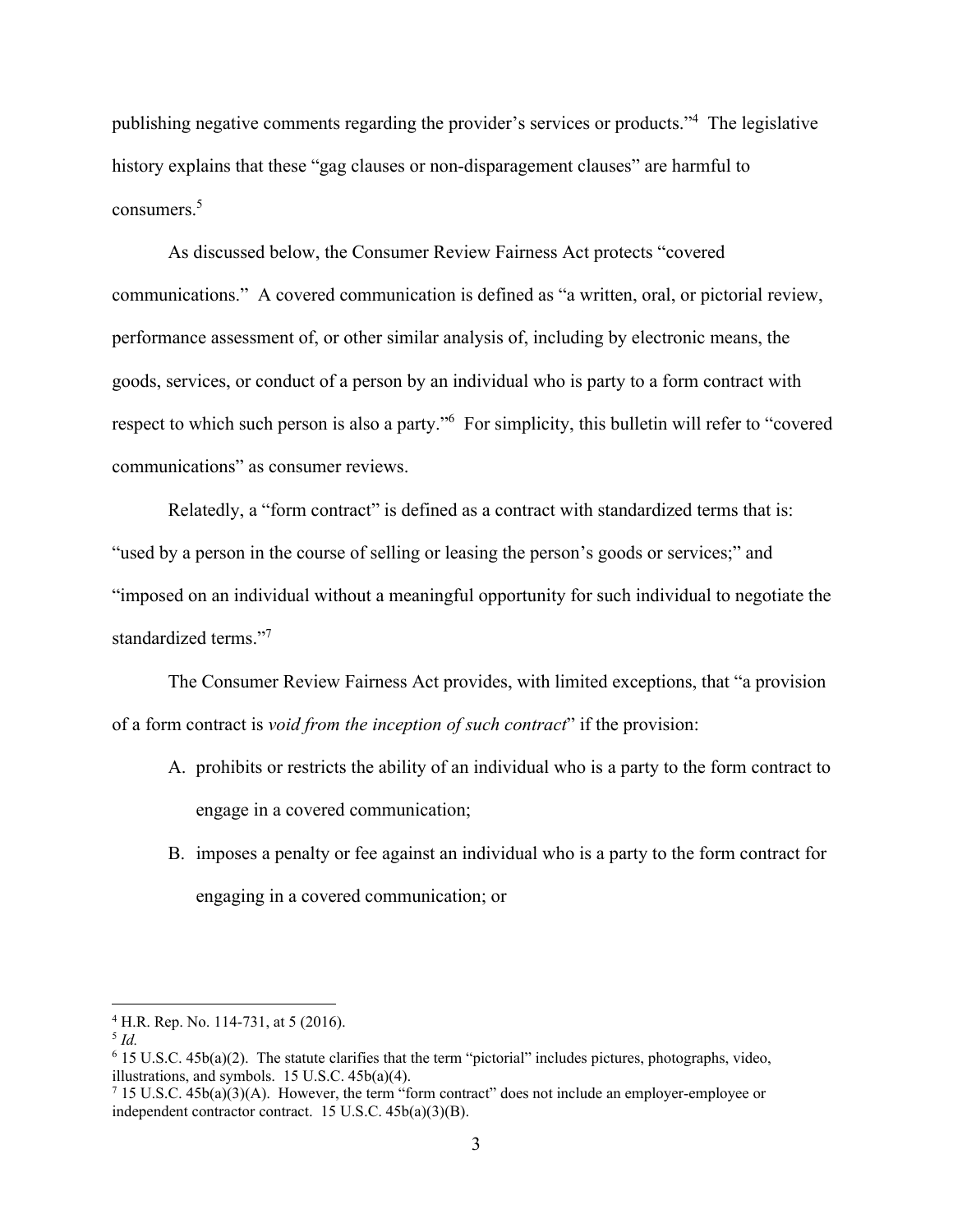C. transfers or requires an individual who is a party to the form contract to transfer to any person any intellectual property rights in review or feedback content, with the exception of a non-exclusive license to use the content, that the individual may have in any otherwise lawful covered communication about such person or the goods or services provided by such person.<sup>8</sup>

For simplicity, this bulletin will refer to these various types of provisions as restrictions on consumer reviews.

#### **II. Violations of the Consumer Financial Protection Act (CFPA)**

Sections 1031 and 1036 of the CFPA prohibit a covered person or service provider from engaging in an "unfair, deceptive, or abusive act or practice" that is "in connection with any transaction with a consumer for a consumer financial product or service, or the offering of a consumer financial product or service."<sup>9</sup> There are a number of ways that covered persons or service providers could violate this prohibition by interfering with consumer reviews.

# **A. Deceiving Consumers Who Wish to Leave Consumer Reviews, Using Purported Contractual Restrictions That Are Unenforceable**

"An act or practice is deceptive if: (1) there is a representation, omission, or practice that (2) is likely to mislead consumers acting reasonably under the circumstances, and (3) the representation, omission, or practice is material."10

It is well-established that material misrepresentations to consumers that are unsupported under applicable law can be deceptive.<sup>11</sup> In particular, including an unenforceable material term

<sup>8</sup> 15 U.S.C. 45b(b)(1) (emphasis added). There are additional rules of construction, 15 U.S.C. 45b(b)(2), and exceptions,  $15$  U.S.C.  $45b(b)(3)$ .

 $9$  12 U.S.C. 5531, 5536. For definitions of "covered person," "service provider," and "consumer financial product or service," see section 1002 of the CFPA, 12 U.S.C. 5481, and the associated regulation, 12 CFR part 1001

<sup>&</sup>lt;sup>10</sup> CFPB v. Gordon, 819 F.3d 1179, 1192 (9th Cir. 2016) (internal quotation marks and punctuation omitted).<br><sup>11</sup> See, e.g., FTC v. World Media Brokers, 415 F.3d 758, 763 (7th Cir. 2005).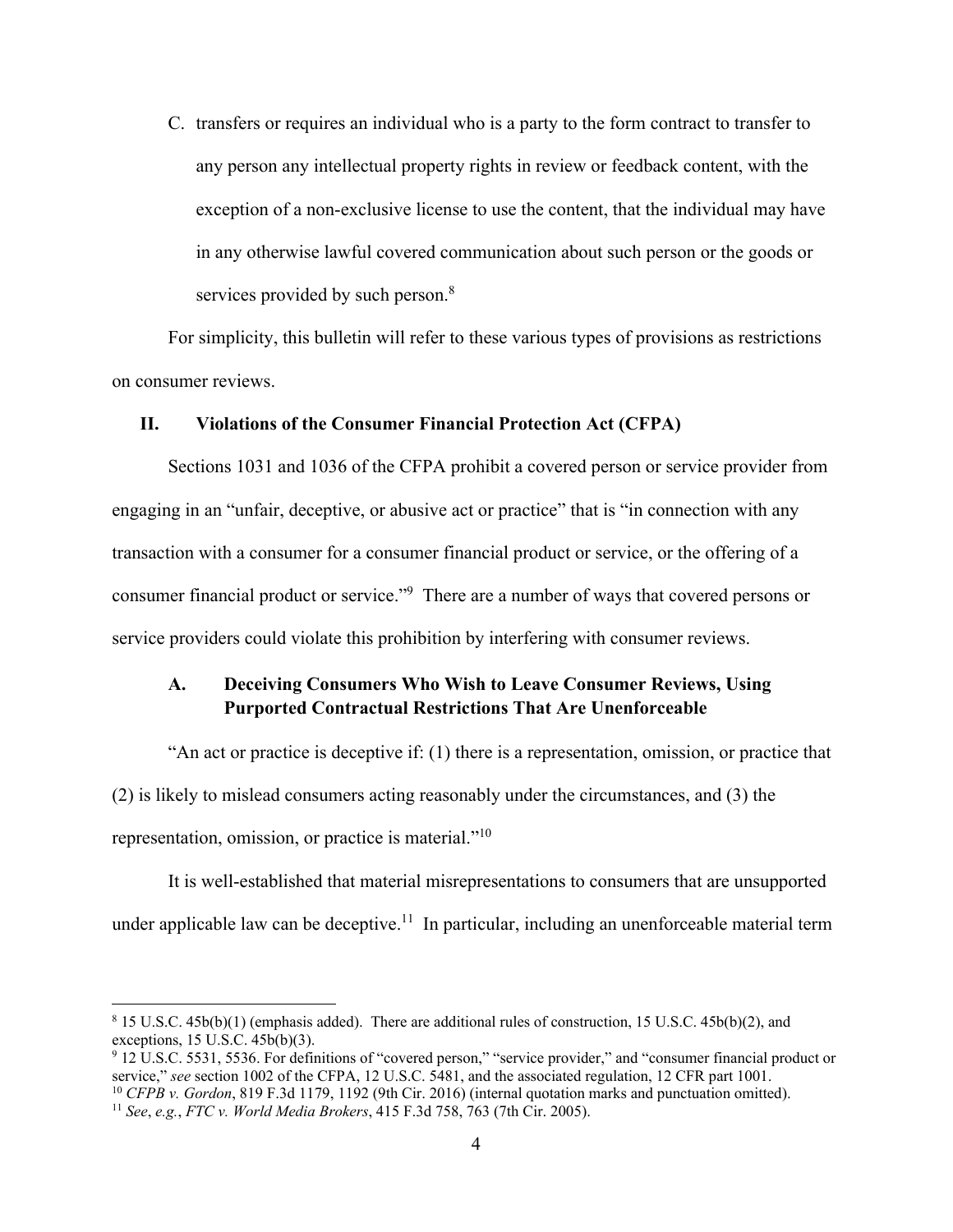in a consumer contract is deceptive, because it misleads consumers into believing the contract term is enforceable. The Bureau's examiners have repeatedly cited such unenforceable contract provisions in their supervisory work.<sup>12</sup> Moreover, disclaimers in a contract such as "subject to applicable law" do not cure the misrepresentation caused by the inclusion of an unenforceable contract term. Additionally, subsequent disclaimers cannot cure a misrepresentation.<sup>13</sup>

Consistent with these principles, it would generally be deceptive to include a restriction on consumer reviews in a form contract, given that the restriction would be void under the Consumer Review Fairness Act. Consumers can be expected to read the language to mean what it says: that they are restricted in their ability to provide consumer reviews. But that is not the case, since the provision is void under applicable law. And the option to post candid reviews about products or services would be material to the many American consumers who do so. Moreover, the Bureau believes that enforcing the deception prohibition is particularly important in this context, given that consumer reviews are a significant driver of competition in the modern economy.

In addition, if a covered person or service provider attempts to pressure a consumer to remove an already posted negative review, by invoking a restriction on consumer reviews that is void under the Consumer Review Fairness Act, that would also generally be a deceptive act or practice. Note that this would be an additional deceptive act or practice, not a precondition for establishing the kind of deceptive act or practice already described. Damage can be done by chilling consumers' reviews even if, unknown to the consumer, the covered person or service

<sup>12</sup> *See, e.g.*, Supervisory Highlights: Summer 2017, 82 FR 48703, 48708 (Oct. 19, 2017) (deceptive waivers of borrowers' rights in loss mitigation agreements that were unenforceable under Regulation Z, implementing the Truth in Lending Act); Supervisory Highlights, Issue 24, Summer 2021, 86 FR 36108, 36117 (July 8, 2021) (deceptive waivers of rights in security deed riders that were unenforceable under Regulation X, implementing the Real Estate Settlement Procedures Act).

<sup>13</sup> *See*, *e.g.*, *FTC v. IAB Marketing Assoc., LP*, 746 F.3d 1228, 1233 (11th Cir. 2014).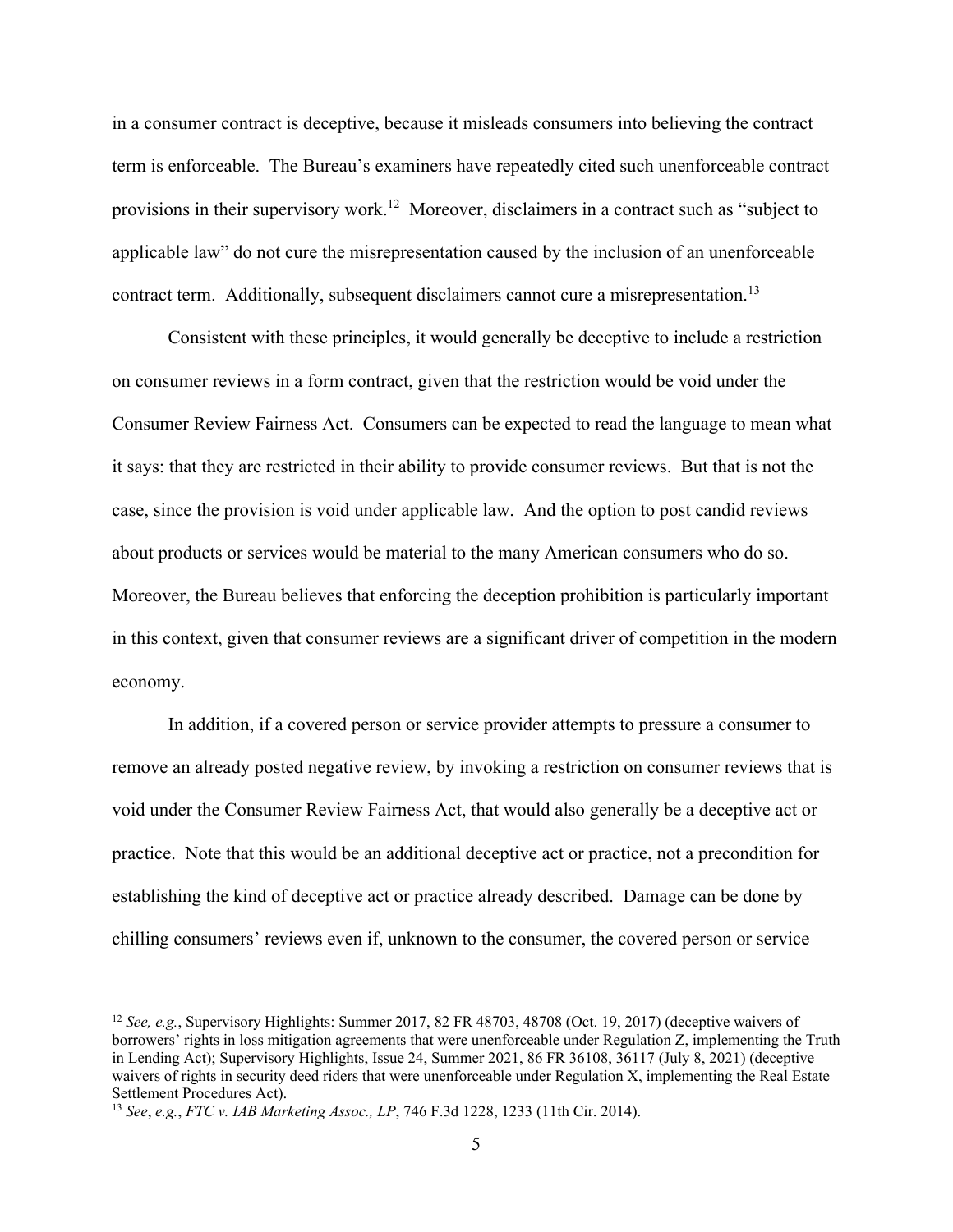provider does not later follow up by invoking the contract provision against consumers who post negative reviews. Accordingly, in other contexts, Bureau examiners have found unenforceable contract provisions to be deceptive regardless of whether the provision is ultimately enforced.<sup>14</sup> But if a covered person or service provider does invoke the void contract provision against the consumer (for example, by claiming that the consumer is contractually required to remove a negative review, or that the consumer is contractually required to stop posting such reviews, or assessing a penalty or fee if the consumer does not remove a negative review), that can be expected to further deepen the materially misleading impression that the affected consumers would have. It would be natural for consumers to believe that they need to remove existing negative reviews, stop posting such reviews, or pay the purported penalty or fee, which is not the case.

# **B. Unfairly Depriving Consumers of Information Using Restrictions on Consumer Reviews**

In addition to deceiving consumers who wish to leave reviews, purported contractual restrictions on consumer reviews can unfairly harm the many other consumers who rely upon reviews when deciding what products and services to purchase.

Under section  $1031(c)$  of the CFPA, an act or practice is unfair if: (A) it causes or is likely to cause substantial injury to consumers which is not reasonably avoidable by consumers; and (B) such substantial injury is not outweighed by countervailing benefits to consumers or to competition.15

<sup>&</sup>lt;sup>14</sup> *See* matters cited in note 12.<br><sup>15</sup> 12 U.S.C. 5531(c).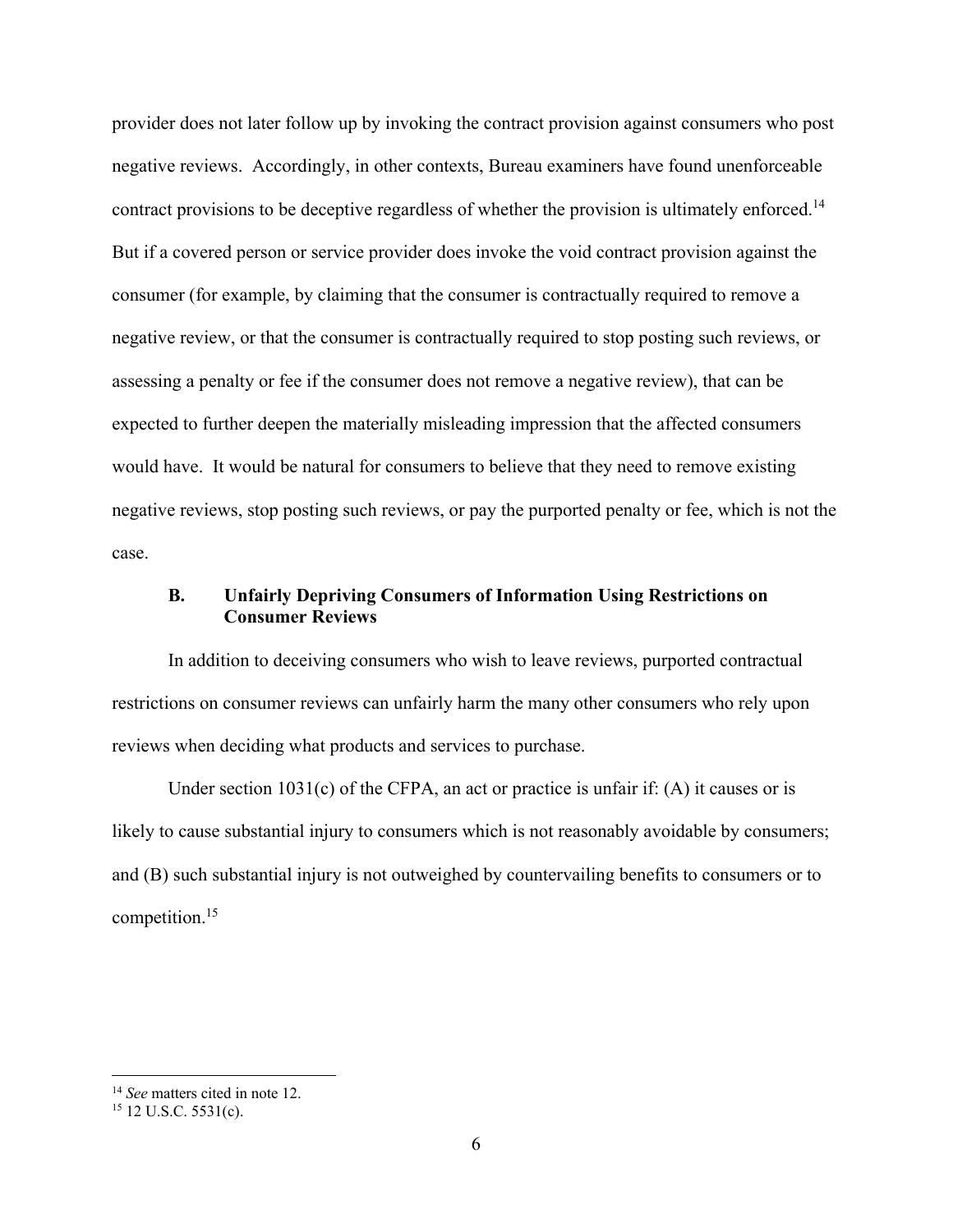In applying the CFPA's unfairness prohibition, the Bureau finds persuasive the reasoning of the Federal Trade Commission (FTC) in *FTC v. Roca Labs, Inc*. <sup>16</sup> *Roca Labs* was an enforcement action that predated the Consumer Review Fairness Act, but it was cited in the that statute's legislative history.17 In *Roca Labs*, the FTC alleged that the Defendants' use of "contractual provisions that prohibit purchasers from speaking or publishing truthful or nondefamatory negative comments or reviews about the Defendants, their products, or their employees" was unfair under the Federal Trade Commission Act.<sup>18</sup> The defendants' conduct "caused or are likely to cause purchasers to refrain from commenting negatively about the Defendants or their products. By depriving prospective purchasers of this truthful, negative information, Defendants' practices have resulted or are likely to result in consumers buying Roca Labs products they would not otherwise have bought."<sup>19</sup> This substantial injury was not reasonably avoidable by consumers or outweighed by countervailing benefits to consumers or to competition.20 The Bureau intends to apply similar unfairness principles if it encounters a covered person or service provider, acting within the scope of the CFPA, who uses contractual restrictions to restrict consumer reviews.

## **C. Deceiving Consumers Who Read Consumer Reviews About the Nature of Those Reviews**

Whether or not there are any contractual restrictions on consumer reviews, covered persons or service providers can engage in a deceptive act or practice by manipulating

<sup>&</sup>lt;sup>16</sup> Complaint, *FTC v. Roca Labs, Inc.*, No. 8:15-cv-02231 (M.D. Fla. filed Sept. 24, 2015), https://www.ftc.gov/svstem/files/documents/cases/150928rocalabscmpt.pdf.

<sup>&</sup>lt;sup>17</sup> H.R. Rep. No. 114-731, at 5 (2016) (citing *id.*).<br><sup>18</sup> Complaint at 27, *FTC v. Roca Labs, Inc.*, No. 8:15-cv-02231.<br><sup>19</sup> *Id.* at 22.<br><sup>20</sup> *Id.* at 27.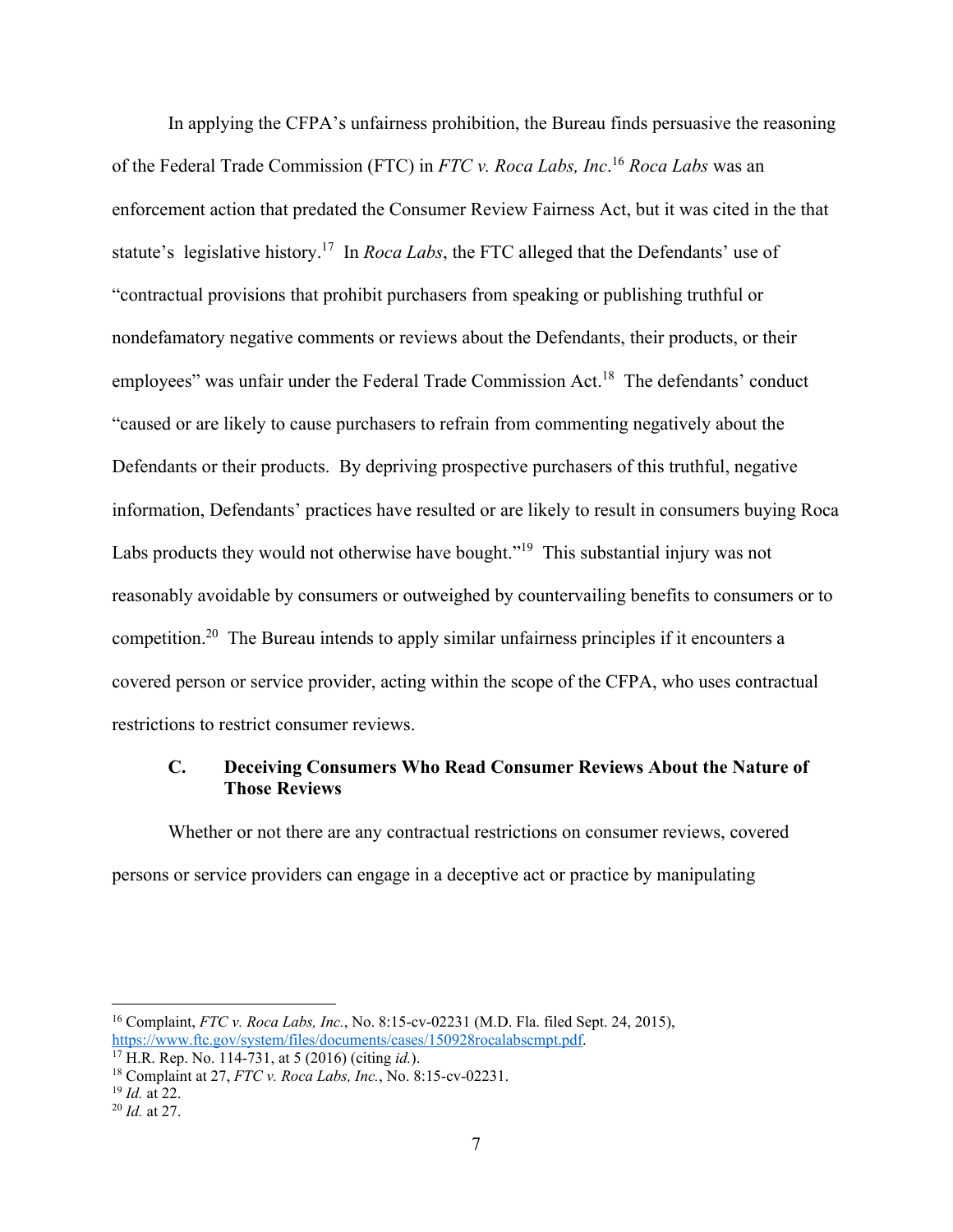consumers' comprehension of the set of reviews that are available. Two recent FTC matters illustrate this concern.

First, in the *Sunday Riley* matter, the FTC alleged that a company instructed its employees to leave reviews of its products on a third-party website, and also to "dislike" negative reviews left by real customers.<sup>21</sup> The FTC found that this was deceptive. By engaging in this conduct, the company had "represented, directly or indirectly, expressly or by implication, that certain reviews  $\dots$  reflected the experiences or opinions of users of the products."<sup>22</sup> But the company "failed to disclose that the online consumer reviews were written by" the company's employees, which "would be material to consumers . . . in connection with a purchase or use decision."23 And, although in *Sunday Riley* the posters were the company's own employees, the Bureau notes that another way that companies can deceive consumers is by paying nonemployees to post reviews that are materially misleading.

Second, in the *Fashion Nova* matter, a company that sold products through a website allegedly had "four- and five-star reviews automatically post to the website, but did not approve or publish hundreds of thousands lower-starred, more negative reviews."<sup>24</sup> The FTC found that this was a deceptive act or practice, misleading consumers who read the website into believing that the posted ratings accurately reflected the consumer reviews submitted.<sup>25</sup>

Of course, there are also numerous other ways that firms could improperly manipulate consumer reviews. The Bureau intends to carefully scrutinize whether covered persons or

<sup>21</sup> Complaint, *In the Matter of Sunday Riley Modern Skincare, LLC*, File No. 192-3008 (F.T.C. Nov. 6, 2020), https://www.ftc.gov/system/files/documents/cases/192\_3008\_c4729\_sunday\_riley\_complaint.pdf.<br><sup>22</sup> *Id.* at 4.<br><sup>23</sup> *Id.* 24 Complaint at 2, *In the Matter of Fashion Nova, LLC*, File No. 192-3138 (F.T.C. Jan. 25, 2022),

<sup>&</sup>lt;sup>24</sup> Complaint at 2, *In the Matter of Fashion Nova, LLC*, File No. 192-3138 (F.T.C. Jan. 25, 2022), https://www.ftc.gov/system/files/documents/cases/192\_3138\_fashion\_nova\_complaint.pdf. 25 *Id.*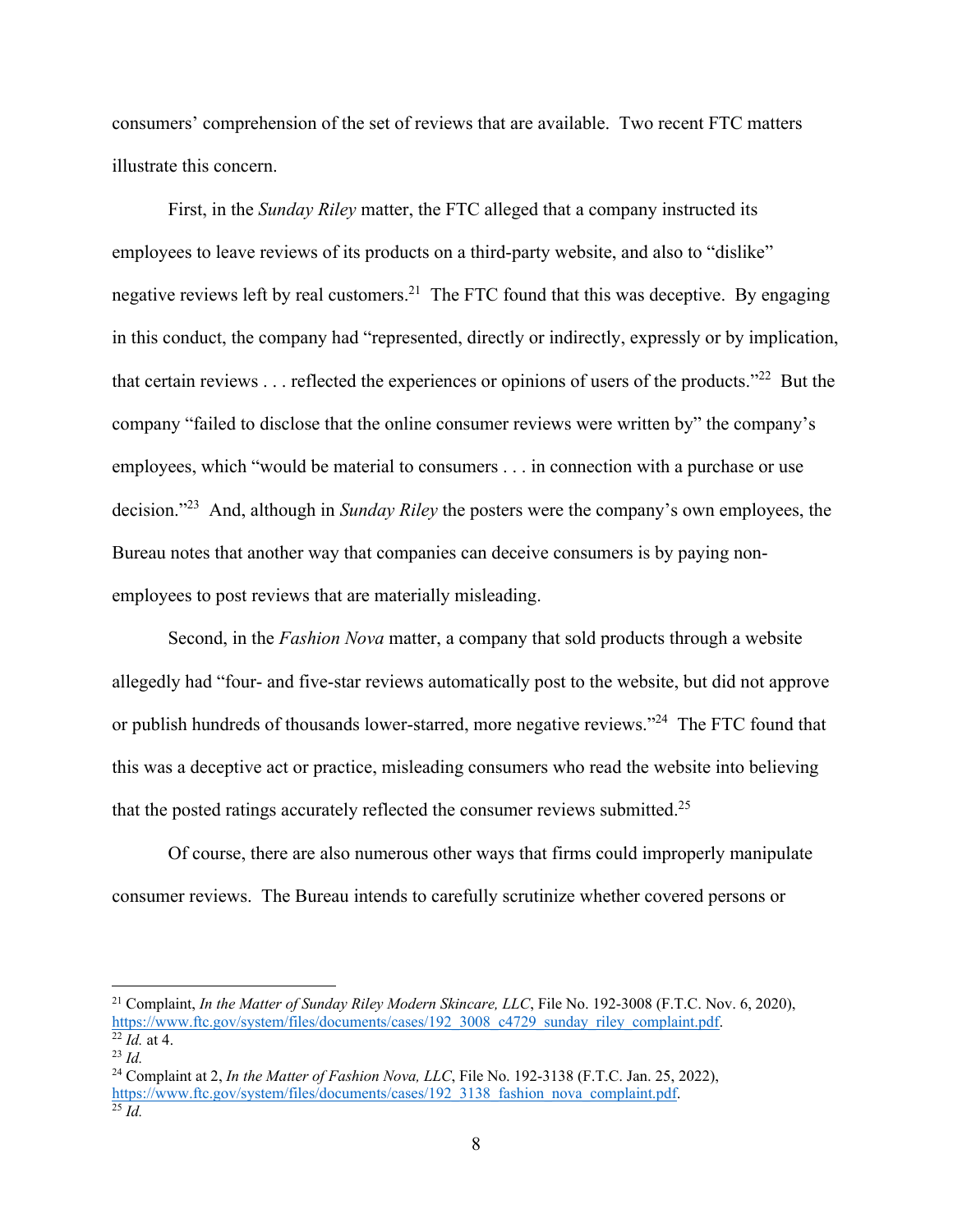service providers are skewing consumers' understanding of consumer reviews in a manner that is deceptive (or unfair or abusive).

#### **III. Conclusion**

In summary, covered persons and service providers are liable under the CFPA if they deceive consumers using restrictions on consumer reviews that are unenforceable under the Consumer Review Fairness Act, if they unfairly deprive consumers of information by using such restrictions, or if they deceive consumers who read reviews about the nature of those reviews. If the Bureau identifies a violation of the CFPA, it intends to use its authorities to hold the violators accountable.

#### **IV. Regulatory Matters**

This is a general statement of policy under the Administrative Procedure Act (APA). It provides background information about applicable law and articulates considerations relevant to the Bureau's exercise of its authorities. It does not confer any rights of any kind. As a general statement of policy, it is exempt from the APA's notice-and-comment rulemaking requirements.26 Because no notice of proposed rulemaking is required, the Regulatory Flexibility Act does not require an initial or final regulatory flexibility analysis.<sup>27</sup> It also does not impose any new or revise any existing recordkeeping, reporting, or disclosure requirements on covered entities or members of the public that would be collections of information requiring approval by the Office of Management and Budget under the Paperwork Reduction Act of

 $26$  5 U.S.C. 553(b).

 $27\,5$  U.S.C. 603(a), 604(a).